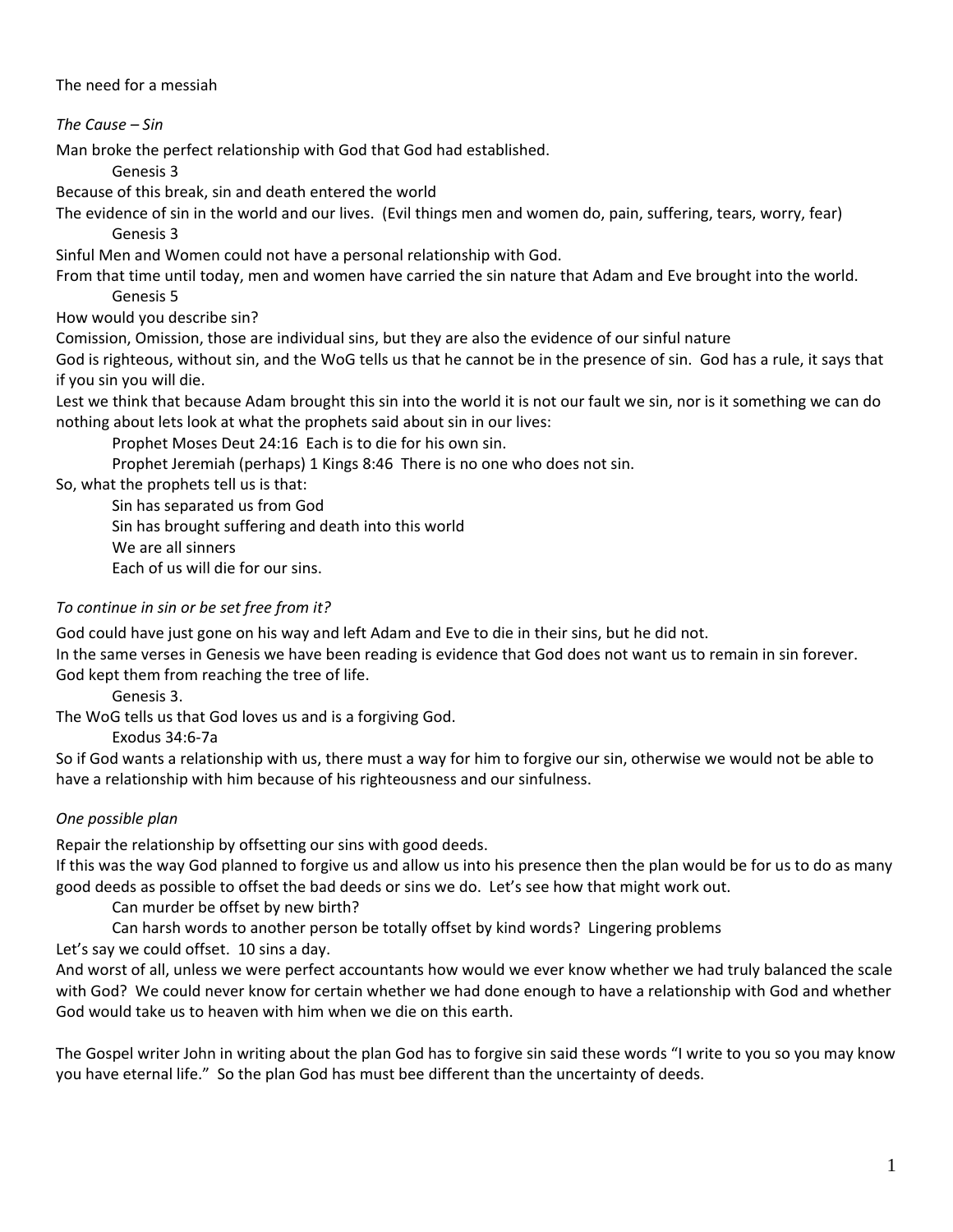## *The Plan Revealed*

What was the plan? We started this in Genesis 3 and we can go back there to find the plan. God spoke to the serpent (Satan) and told him the plan.

Satan, evil, the cause of sin would be dealt a death blow by some one God would send. (v15)

It is this person who we call the Messiah. The anointed one. The one who would break the hold of sin and return men and women to personal relationship with God. The WoG does not say them or they, it says He. Just one.

## *The requirements for the Messiah to break the hold of sin*

There is a picture in the words in Genesis 3 that I want you to see. 3:7 made coverings of leaves, but their deeds were not adequate for God. Look what God did for them, 3:21. Would the leaf coverings have lasted very long? But God could have sent them on their way just like that, but he didn't. Instead God's love for them was so great and by his grace he covered over their sin with the skins of animals. The blood of innocent animals was shed to cover over the sin of the man and woman.

## Requirement number 1 – The messiah would make a blood sacrifice

The picture is that their deeds, or our deeds, are not adequate in God's eyes. It shows that because of God's rule – if you sin you die – that something died to cover over the sin of the man and woman. A blood sacrifice was made in order to cover their sins.

It is the blood that makes atonement for ones life. Prophet Moses wrote this in Leviticus 17:11

## Requirement number 2 – God would provide the sacrifice

Also the picture shows that God provided the sacrifice that was needed. He didn't ask the man and woman to get the animals. He provided what was needed to cover over their sins.

God's provision of a sacrifice. This picture of God providing the sacrifice is clearly seen in another very familiar story. The prophet Moses wrote in Genesis 22 that Abraham was tested by God and told that he would have to sacrifice his son to show his faith. Do you know what happened?

## *Requirement number 3 – the sacrifice would be innocent (sinless)*

Did you notice that in the two situations, neither the animals nor the lamb was part of the sin. The animals did not disobey God and eat from the tree. The lamb was not the one whose faith was being tested. Not they were innocent.

#### *Summary – to defeat sin;*

- 1. The messiah would have to make a blood sacrifice
- 2. God would provide the sacrifice
- 3. The sacrifice would be innocent of any guilt

#### *The Prophets tell us how to identify the messiah*

The prophets carefully wrote down, as directed by God, how we would know the messiah when he came. Without these writings, Eve might have even thought her son Cain could have been the messiah. Of course when he did not fulfill the requirements of the messiah then she would have known.

The prophets did not write about many messiahs, just one. I would like to show you from these prophecies why I believe without a doubt that Jesus is that messiah. Look at some prophecies and then look at the record of Jesus life as recorded by the gospel writers, and let's see if we can see Jesus clearly in the prophecies.

#### THE PLACE OF THE MESSIAHS' BIRTH WAS FORETOLD

Micah spoke these words more than 700 years before Jesus was born. It is impossible that a man could have such knowledge unless the Spirit of God taught him.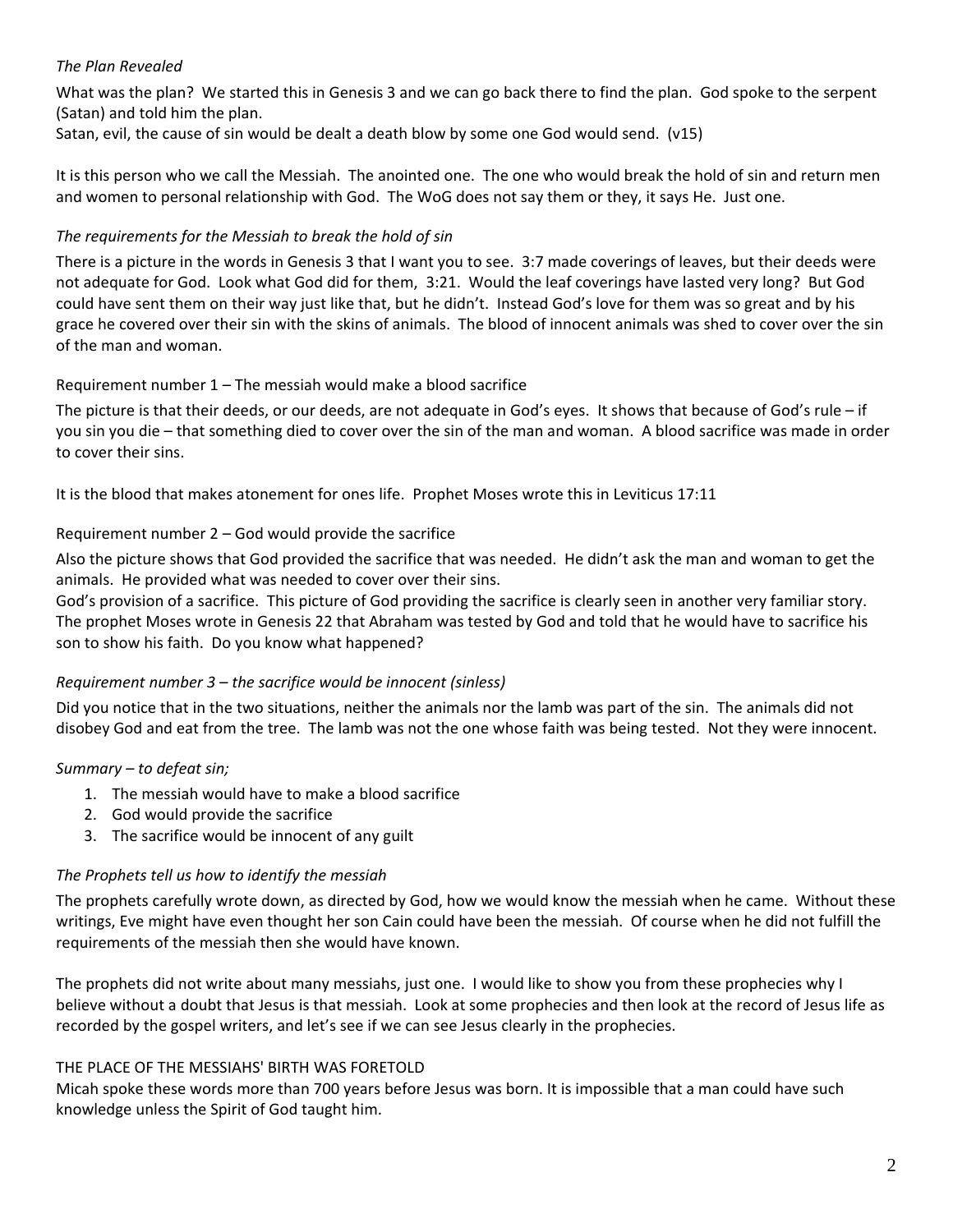Read Micah 5:2. Where did Micah say the location of the savior's birth would be> Now turn in your Bible and read Matthew 2:1‐6. Where was Jesus born?

### THE MESSIAH WOULD BE BORN OF A VIRGIN

We know that a virgin could never give birth to a child unless the power of God caused it to happen.

Read Isaiah 7:14. Despite how impossible it seems, what did the prophet Isaiah foretell would be remarkable about the birth of the Messiah?

Now turn in your Bible and read Luke 1:26‐35. What does the writer of Luke record about the birth of Jesus and His parentage?

#### IT WAS FORETOLD THAT THE MESSIAH WOULD HAVE THE SPIRIT OF GOD

In the Old Testament, it I recorded that God's Spirit came upon men and women from time to time. It did not stay permanently, but when it was "on them" they often did remarkable things. In the Old Testament, it is recorded that these "Spirit‐filled" individuals spoke God's Word, lead armies, ruled countries, raised people from the dead, performed miracles, and much more. From the time of the last book written in the Old Testament (Micah), the Jewish people felt that the Spirit of God was no longer in their land. It had left and not returned.

Read Isaiah 42:1. Write down what Isaiah said would be an indication that a certain person was the Messiah Now read John 1:32‐34 and John 3:34,35. What does the writer tell us that was actually seen regarding Jesus? For whom does the writer tell us that the one who is sent will be speaking for?

#### THE PEOPLE'S REFUSAL OF THE MESSIAH WAS FORETOLD

For many years the people of Israel had been looking for a Savior because of the words of the prophets. Living in military oppression they longed for a King that would be a leader who would set them free from bondage from foreign powers. However, they did not understand the kind of Savior that God was going to send them. They wanted a Savior who could save them from their earthly enemies and give them great wealth and power. God was sending a Savior who would save them from their sins and allow them to return to a personal relationship with God. The Messiah would be different than the military leader the people desired.

Read Isaiah 53:3. What did Isaiah write that would be the reaction of the people to the Messiah? Now read Matthew 27:22‐23. What happened?

#### THE ENTRY OF THE MESSIAH INTO JERUSALEM WAS FORETOLD

One prophet foretold the events surrounding the Messiah as He would enter the city of Jerusalem. Jerusalem was the religious capital of the Jews.

Read Zechariah 9:9. What does the prophet tell us that will be the method of entry into the city that the Messiah will use?

Now read Matthew 21:1‐9. What did you discover about the way Jesus entered the city of Jerusalem?

#### THE BETRAYAL OF THE MESSIAH WAS FORETOLD

The prophets foretold that the Messiah would be betrayed and turned over to His enemies.

Read Psalms 41:9. Who would this betrayer be?

Now read John 13:2; 21‐27 and Matthew 26:14‐16. What did you find out happened to Jesus? Who was His betrayer? What did His betrayer get for His deeds?

## DETAILS OF THE DEATH OF THE MESSIAH WERE FORETOLD

There are so many prophecies in the Old Testament telling of the Messiahs' death that we cannot study them all in this chapter. The following table first shows an Old Testament prophecy relating to the death of the Messiah. These verses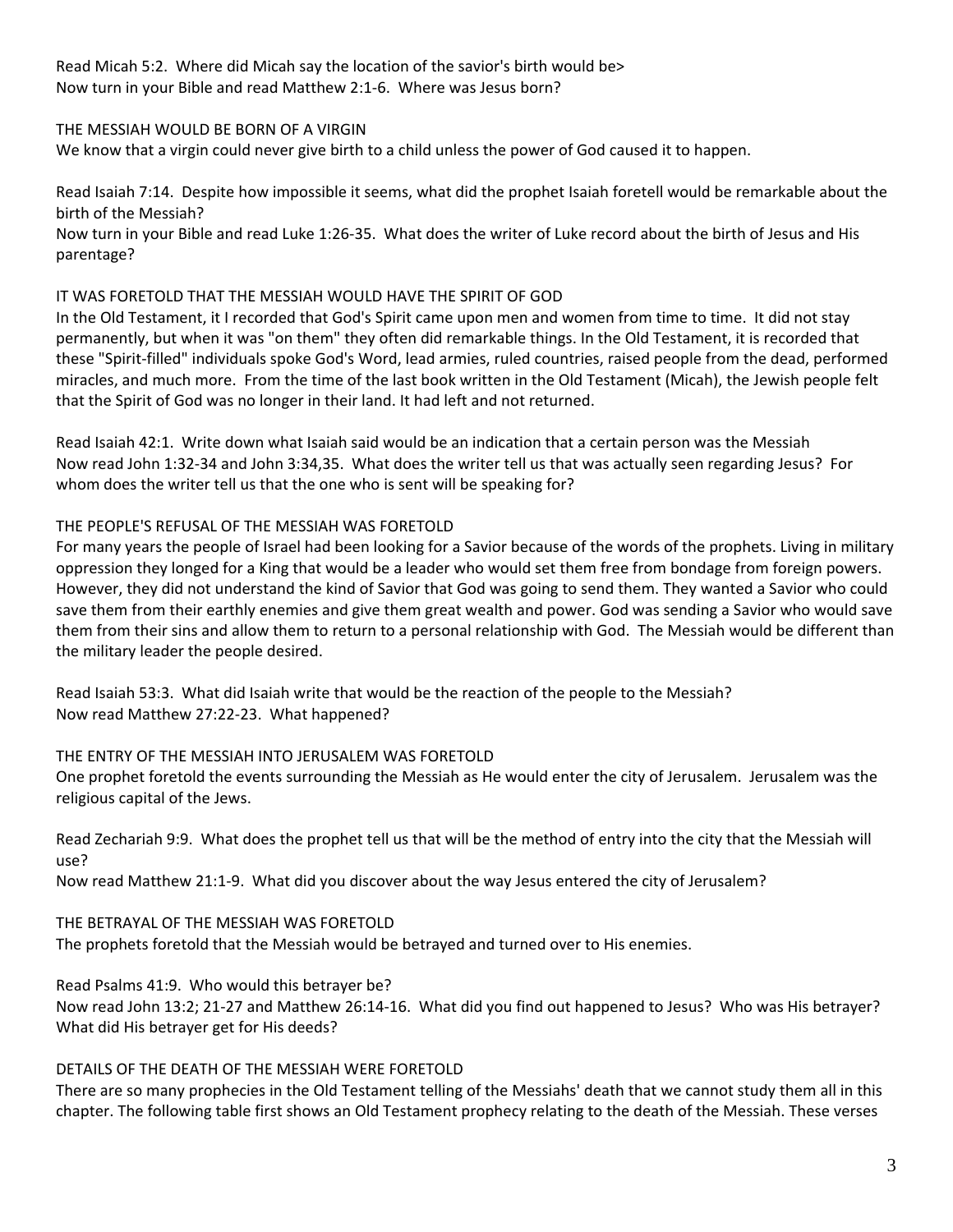from the Book of Psalms and Isaiah were written down between 700 and 1,000 years before Jesus lived. The second column shows a New Testament verse that identifies a record of Jesus' ministry.

| Prophecy                                          | Old Testament Scripture | <b>New Testament Scripture</b> | Does Jesus Fulfill the<br>Prophecy? |
|---------------------------------------------------|-------------------------|--------------------------------|-------------------------------------|
| His cry to God                                    | Psalms 22:1             | Matthew 27:46                  | Yes? Or No?                         |
| People making fun of Him<br>and hating Him        | Psalms 22:6-8           | Matthew 27:39-43               | Yes? Or No?                         |
| Nails driven into His hands<br>and feet           | Psalms 22:16            | John 20:25                     | Yes? Or No?                         |
| Gambling for His clothes                          | <b>Psalms 22:18</b>     | Matthew 27:35                  | Yes? Or No?                         |
| His death on the cross was<br>because of our sins | Isaiah 53:6             | 2 Corinthians 5:21             | Yes? Or No?                         |
| He kept quiet at his trial                        | Isaiah 53:7             | Matthew 27:12                  | Yes? Or No?                         |
| He was regarded as a<br>criminal                  | Isaiah 53:12            | Mark 15:27-29                  | Yes? Or No?                         |

#### THE RESURRECTION OF THE MESSIAH WAS FORETOLD

Read Psalms 16:10. What does the passage from Psalms tell you about what would occur after the death of the Messiah?

Now read John 19:40‐42; John 20:6‐17. What happened?

Does Jesus meet the test of prophecy?

Yes, there can be no doubt.

Does Jesus meet the requirements for the messiah?

#### *Remember, our summary – to defeat sin;*

- $\Box$  The messiah would have to make a blood sacrifice
- $\Box$  God would provide the sacrifice
- $\Box$  The sacrifice would be innocent of any guilt
- □ Did Jesus make a blood sacrifice? What more than his own life?
- Was the sacrifice (Jesus) innocent of any guilt? Look at what those who knew Jesus Wrote about that. Hebrews 4:15; 2 Corinthians 5:21; 1 Peter 2:22; James 4:17
- Did God provide the sacrifice? Read John 1:1‐2. Jesus is called the Word. Also Read John 16:29‐30

#### *Is Jesus God?*

In 1 Corinthians 1:21 we find these words; "...the world did not know God through wisdom." How Jesus can be fully God and fully man is a mystery that God has not chosen to reveal to us. However, it is not our purpose here to debate or consider the unknown. It is our purpose in this lesson to learn what God teaches us in the Bible concerning Jesus. The Bible teaches very clearly that Jesus is God.

Then am I saying that God himself stepped out of heaven to live among men, lived a sinless life, died on the cross, and rose from the dead? Yes that is exactly what the Wog teaches.